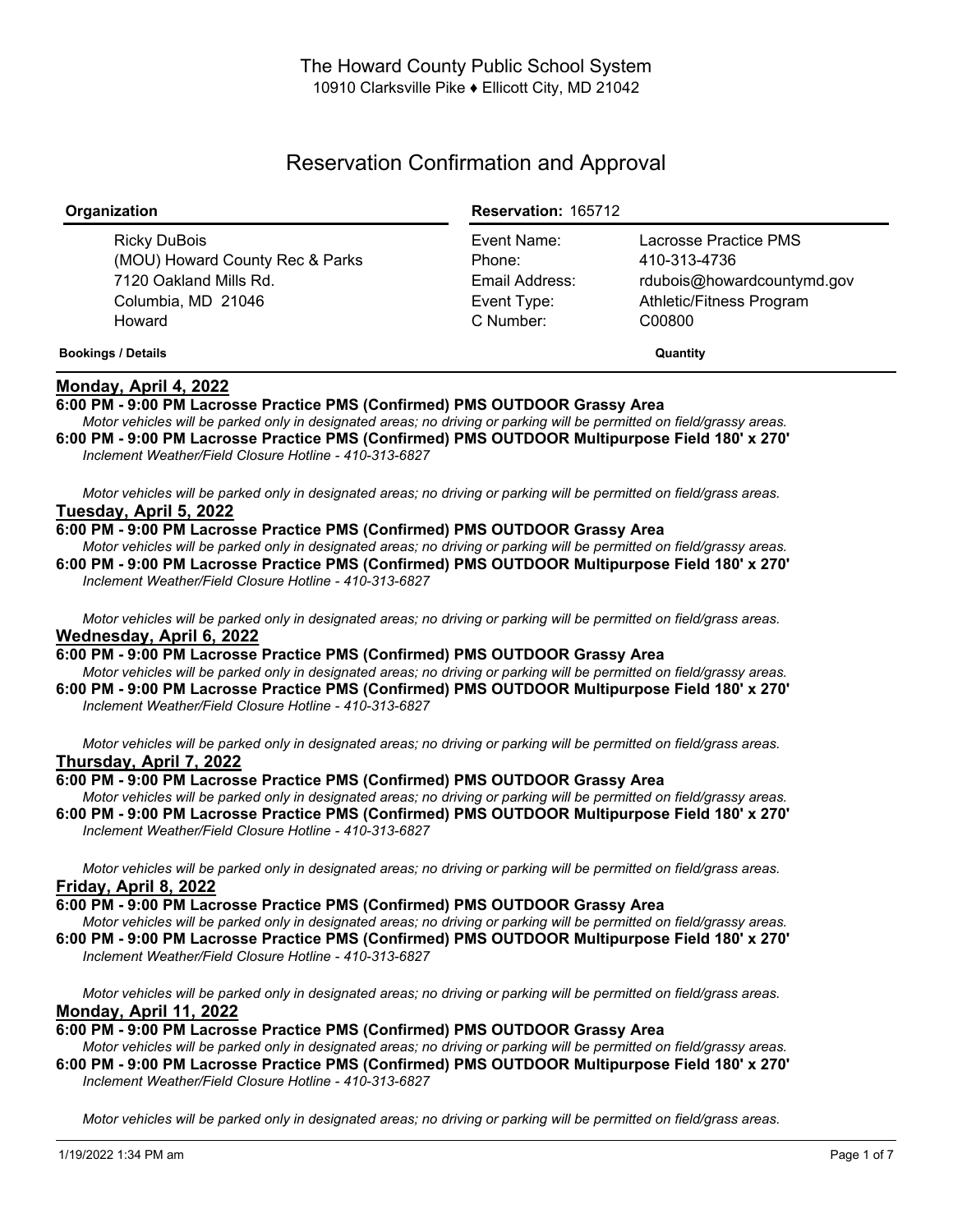# **Tuesday, April 12, 2022**

# **6:00 PM - 9:00 PM Lacrosse Practice PMS (Confirmed) PMS OUTDOOR Grassy Area**

Motor vehicles will be parked only in designated areas; no driving or parking will be permitted on field/grassy areas. **6:00 PM - 9:00 PM Lacrosse Practice PMS (Confirmed) PMS OUTDOOR Multipurpose Field 180' x 270'** *Inclement Weather/Field Closure Hotline - 410-313-6827*

<u> 1989 - Andrea Andrew Maria (h. 1989).</u>

Motor vehicles will be parked only in designated areas; no driving or parking will be permitted on field/grass areas. **Wednesday, April 13, 2022**

**6:00 PM - 9:00 PM Lacrosse Practice PMS (Confirmed) PMS OUTDOOR Grassy Area** Motor vehicles will be parked only in designated areas; no driving or parking will be permitted on field/grassy areas.

**6:00 PM - 9:00 PM Lacrosse Practice PMS (Confirmed) PMS OUTDOOR Multipurpose Field 180' x 270'** *Inclement Weather/Field Closure Hotline - 410-313-6827*

Motor vehicles will be parked only in designated areas; no driving or parking will be permitted on field/grass areas. **Thursday, April 14, 2022**

**6:00 PM - 9:00 PM Lacrosse Practice PMS (Confirmed) PMS OUTDOOR Grassy Area**

Motor vehicles will be parked only in designated areas; no driving or parking will be permitted on field/grassy areas. **6:00 PM - 9:00 PM Lacrosse Practice PMS (Confirmed) PMS OUTDOOR Multipurpose Field 180' x 270'**

*Inclement Weather/Field Closure Hotline - 410-313-6827*

Motor vehicles will be parked only in designated areas; no driving or parking will be permitted on field/grass areas. **Tuesday, April 19, 2022**

**6:00 PM - 9:00 PM Lacrosse Practice PMS (Confirmed) PMS OUTDOOR Grassy Area**

Motor vehicles will be parked only in designated areas: no driving or parking will be permitted on field/grassy areas. **6:00 PM - 9:00 PM Lacrosse Practice PMS (Confirmed) PMS OUTDOOR Multipurpose Field 180' x 270'** *Inclement Weather/Field Closure Hotline - 410-313-6827*

Motor vehicles will be parked only in designated areas; no driving or parking will be permitted on field/grass areas. **Wednesday, April 20, 2022**

**6:00 PM - 9:00 PM Lacrosse Practice PMS (Confirmed) PMS OUTDOOR Grassy Area**

Motor vehicles will be parked only in designated areas; no driving or parking will be permitted on field/grassy areas. **6:00 PM - 9:00 PM Lacrosse Practice PMS (Confirmed) PMS OUTDOOR Multipurpose Field 180' x 270'** *Inclement Weather/Field Closure Hotline - 410-313-6827*

Motor vehicles will be parked only in designated areas: no driving or parking will be permitted on field/grass areas. **Thursday, April 21, 2022**

## **6:00 PM - 9:00 PM Lacrosse Practice PMS (Confirmed) PMS OUTDOOR Grassy Area**

Motor vehicles will be parked only in designated areas; no driving or parking will be permitted on field/grassy areas. **6:00 PM - 9:00 PM Lacrosse Practice PMS (Confirmed) PMS OUTDOOR Multipurpose Field 180' x 270'** *Inclement Weather/Field Closure Hotline - 410-313-6827*

Motor vehicles will be parked only in designated areas; no driving or parking will be permitted on field/grass areas. **Friday, April 22, 2022**

#### **6:00 PM - 9:00 PM Lacrosse Practice PMS (Confirmed) PMS OUTDOOR Grassy Area**

Motor vehicles will be parked only in designated areas; no driving or parking will be permitted on field/grassy areas. **6:00 PM - 9:00 PM Lacrosse Practice PMS (Confirmed) PMS OUTDOOR Multipurpose Field 180' x 270'** *Inclement Weather/Field Closure Hotline - 410-313-6827*

Motor vehicles will be parked only in designated areas; no driving or parking will be permitted on field/grass areas. **Monday, April 25, 2022**

**6:00 PM - 9:00 PM Lacrosse Practice PMS (Confirmed) PMS OUTDOOR Grassy Area**

Motor vehicles will be parked only in designated areas; no driving or parking will be permitted on field/grassy areas. **6:00 PM - 9:00 PM Lacrosse Practice PMS (Confirmed) PMS OUTDOOR Multipurpose Field 180' x 270'** *Inclement Weather/Field Closure Hotline - 410-313-6827*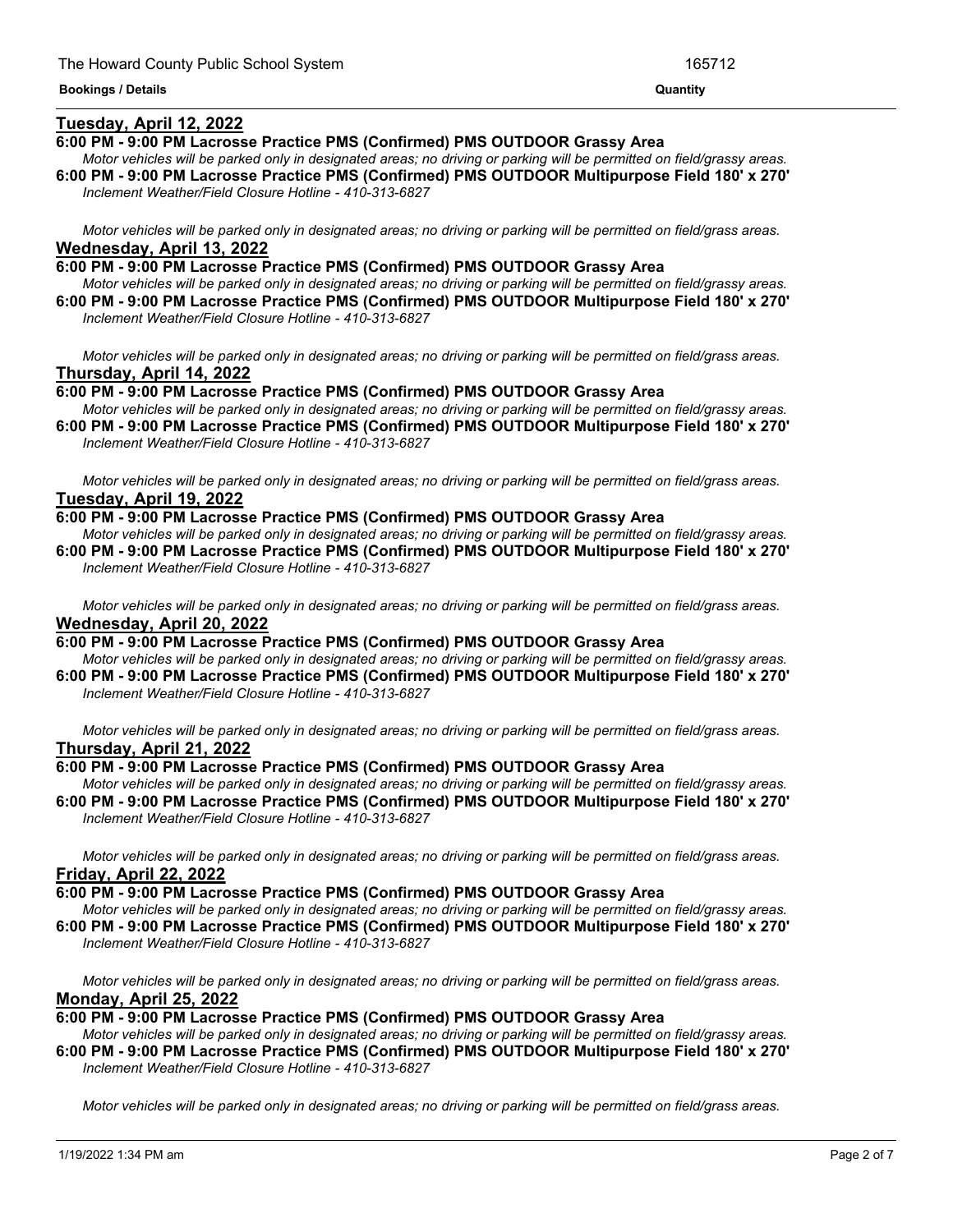## **Tuesday, April 26, 2022**

#### **6:00 PM - 9:00 PM Lacrosse Practice PMS (Confirmed) PMS OUTDOOR Grassy Area**

Motor vehicles will be parked only in designated areas; no driving or parking will be permitted on field/grassy areas. **6:00 PM - 9:00 PM Lacrosse Practice PMS (Confirmed) PMS OUTDOOR Multipurpose Field 180' x 270'**

<u> 1999 - Jan James James James James James James James James James James James James James James James James J</u>

*Inclement Weather/Field Closure Hotline - 410-313-6827*

Motor vehicles will be parked only in designated areas; no driving or parking will be permitted on field/grass areas. **Wednesday, April 27, 2022**

**6:00 PM - 9:00 PM Lacrosse Practice PMS (Confirmed) PMS OUTDOOR Grassy Area** Motor vehicles will be parked only in designated areas; no driving or parking will be permitted on field/grassy areas.

**6:00 PM - 9:00 PM Lacrosse Practice PMS (Confirmed) PMS OUTDOOR Multipurpose Field 180' x 270'** *Inclement Weather/Field Closure Hotline - 410-313-6827*

Motor vehicles will be parked only in designated areas; no driving or parking will be permitted on field/grass areas. **Thursday, April 28, 2022**

**6:00 PM - 9:00 PM Lacrosse Practice PMS (Confirmed) PMS OUTDOOR Grassy Area**

Motor vehicles will be parked only in designated areas; no driving or parking will be permitted on field/grassy areas. **6:00 PM - 9:00 PM Lacrosse Practice PMS (Confirmed) PMS OUTDOOR Multipurpose Field 180' x 270'** *Inclement Weather/Field Closure Hotline - 410-313-6827*

Motor vehicles will be parked only in designated areas; no driving or parking will be permitted on field/grass areas.

# **Monday, May 2, 2022**

**6:00 PM - 9:00 PM Lacrosse Practice PMS (Confirmed) PMS OUTDOOR Grassy Area**

Motor vehicles will be parked only in designated areas; no driving or parking will be permitted on field/grassy areas. **6:00 PM - 9:00 PM Lacrosse Practice PMS (Confirmed) PMS OUTDOOR Multipurpose Field 180' x 270'** *Inclement Weather/Field Closure Hotline - 410-313-6827*

Motor vehicles will be parked only in designated areas; no driving or parking will be permitted on field/grass areas. **Tuesday, May 3, 2022**

**6:00 PM - 9:00 PM Lacrosse Practice PMS (Confirmed) PMS OUTDOOR Grassy Area**

Motor vehicles will be parked only in designated areas; no driving or parking will be permitted on field/grassy areas. **6:00 PM - 9:00 PM Lacrosse Practice PMS (Confirmed) PMS OUTDOOR Multipurpose Field 180' x 270'** *Inclement Weather/Field Closure Hotline - 410-313-6827*

Motor vehicles will be parked only in designated areas; no driving or parking will be permitted on field/grass areas. **Wednesday, May 4, 2022**

#### **6:00 PM - 9:00 PM Lacrosse Practice PMS (Confirmed) PMS OUTDOOR Grassy Area**

Motor vehicles will be parked only in designated areas; no driving or parking will be permitted on field/grassy areas. **6:00 PM - 9:00 PM Lacrosse Practice PMS (Confirmed) PMS OUTDOOR Multipurpose Field 180' x 270'** *Inclement Weather/Field Closure Hotline - 410-313-6827*

Motor vehicles will be parked only in designated areas; no driving or parking will be permitted on field/grass areas. **Thursday, May 5, 2022**

## **6:00 PM - 9:00 PM Lacrosse Practice PMS (Confirmed) PMS OUTDOOR Grassy Area**

Motor vehicles will be parked only in designated areas; no driving or parking will be permitted on field/grassy areas. **6:00 PM - 9:00 PM Lacrosse Practice PMS (Confirmed) PMS OUTDOOR Multipurpose Field 180' x 270'** *Inclement Weather/Field Closure Hotline - 410-313-6827*

Motor vehicles will be parked only in designated areas; no driving or parking will be permitted on field/grass areas. **Friday, May 6, 2022**

#### **6:00 PM - 9:00 PM Lacrosse Practice PMS (Confirmed) PMS OUTDOOR Grassy Area**

Motor vehicles will be parked only in designated areas; no driving or parking will be permitted on field/grassy areas. **6:00 PM - 9:00 PM Lacrosse Practice PMS (Confirmed) PMS OUTDOOR Multipurpose Field 180' x 270'** *Inclement Weather/Field Closure Hotline - 410-313-6827*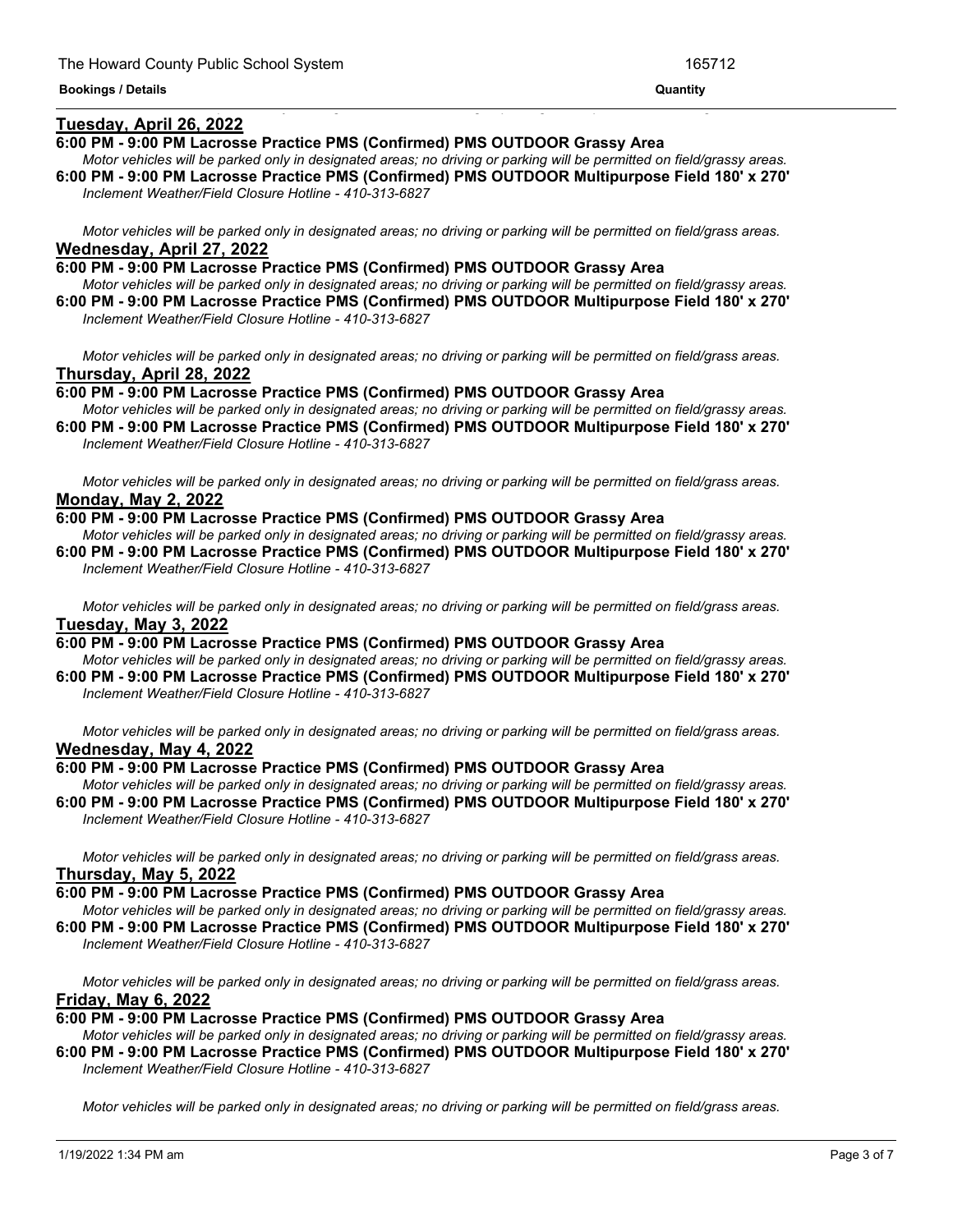# **Monday, May 9, 2022**

## **6:00 PM - 9:00 PM Lacrosse Practice PMS (Confirmed) PMS OUTDOOR Grassy Area**

Motor vehicles will be parked only in designated areas; no driving or parking will be permitted on field/grassy areas. **6:00 PM - 9:00 PM Lacrosse Practice PMS (Confirmed) PMS OUTDOOR Multipurpose Field 180' x 270'**

<u> 1989 - Andrea Andrew Maria (h. 1989).</u>

*Inclement Weather/Field Closure Hotline - 410-313-6827*

Motor vehicles will be parked only in designated areas; no driving or parking will be permitted on field/grass areas. **Tuesday, May 10, 2022**

**6:00 PM - 9:00 PM Lacrosse Practice PMS (Confirmed) PMS OUTDOOR Grassy Area** Motor vehicles will be parked only in designated areas; no driving or parking will be permitted on field/grassy areas.

**6:00 PM - 9:00 PM Lacrosse Practice PMS (Confirmed) PMS OUTDOOR Multipurpose Field 180' x 270'** *Inclement Weather/Field Closure Hotline - 410-313-6827*

Motor vehicles will be parked only in designated areas; no driving or parking will be permitted on field/grass areas. **Wednesday, May 11, 2022**

**6:00 PM - 9:00 PM Lacrosse Practice PMS (Confirmed) PMS OUTDOOR Grassy Area**

Motor vehicles will be parked only in designated areas; no driving or parking will be permitted on field/grassy areas. **6:00 PM - 9:00 PM Lacrosse Practice PMS (Confirmed) PMS OUTDOOR Multipurpose Field 180' x 270'**

*Inclement Weather/Field Closure Hotline - 410-313-6827*

Motor vehicles will be parked only in designated areas; no driving or parking will be permitted on field/grass areas. **Thursday, May 12, 2022**

## **6:00 PM - 9:00 PM Lacrosse Practice PMS (Confirmed) PMS OUTDOOR Grassy Area**

Motor vehicles will be parked only in designated areas: no driving or parking will be permitted on field/grassy areas. **6:00 PM - 9:00 PM Lacrosse Practice PMS (Confirmed) PMS OUTDOOR Multipurpose Field 180' x 270'** *Inclement Weather/Field Closure Hotline - 410-313-6827*

Motor vehicles will be parked only in designated areas; no driving or parking will be permitted on field/grass areas. **Friday, May 13, 2022**

## **6:00 PM - 9:00 PM Lacrosse Practice PMS (Confirmed) PMS OUTDOOR Grassy Area**

Motor vehicles will be parked only in designated areas; no driving or parking will be permitted on field/grassy areas. **6:00 PM - 9:00 PM Lacrosse Practice PMS (Confirmed) PMS OUTDOOR Multipurpose Field 180' x 270'** *Inclement Weather/Field Closure Hotline - 410-313-6827*

Motor vehicles will be parked only in designated areas; no driving or parking will be permitted on field/grass areas. **Monday, May 16, 2022**

## **6:00 PM - 9:00 PM Lacrosse Practice PMS (Confirmed) PMS OUTDOOR Grassy Area**

Motor vehicles will be parked only in designated areas; no driving or parking will be permitted on field/grassy areas. **6:00 PM - 9:00 PM Lacrosse Practice PMS (Confirmed) PMS OUTDOOR Multipurpose Field 180' x 270'** *Inclement Weather/Field Closure Hotline - 410-313-6827*

Motor vehicles will be parked only in designated areas; no driving or parking will be permitted on field/grass areas. **Tuesday, May 17, 2022**

## **6:00 PM - 9:00 PM Lacrosse Practice PMS (Confirmed) PMS OUTDOOR Grassy Area**

Motor vehicles will be parked only in designated areas; no driving or parking will be permitted on field/grassy areas. **6:00 PM - 9:00 PM Lacrosse Practice PMS (Confirmed) PMS OUTDOOR Multipurpose Field 180' x 270'** *Inclement Weather/Field Closure Hotline - 410-313-6827*

Motor vehicles will be parked only in designated areas; no driving or parking will be permitted on field/grass areas. **Wednesday, May 18, 2022**

## **6:00 PM - 9:00 PM Lacrosse Practice PMS (Confirmed) PMS OUTDOOR Grassy Area**

Motor vehicles will be parked only in designated areas; no driving or parking will be permitted on field/grassy areas. **6:00 PM - 9:00 PM Lacrosse Practice PMS (Confirmed) PMS OUTDOOR Multipurpose Field 180' x 270'** *Inclement Weather/Field Closure Hotline - 410-313-6827*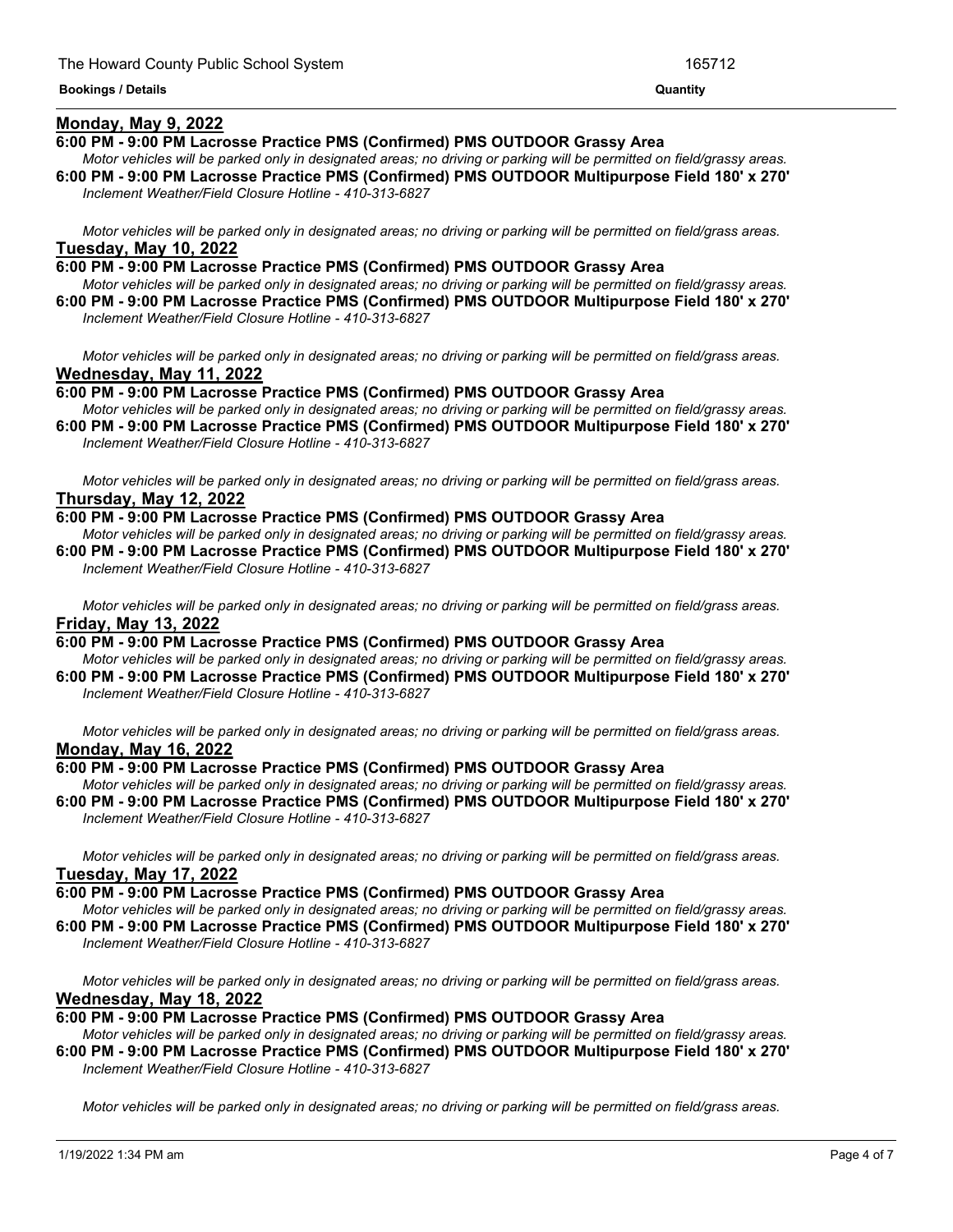## **Thursday, May 19, 2022**

## **6:00 PM - 9:00 PM Lacrosse Practice PMS (Confirmed) PMS OUTDOOR Grassy Area**

Motor vehicles will be parked only in designated areas; no driving or parking will be permitted on field/grassy areas. **6:00 PM - 9:00 PM Lacrosse Practice PMS (Confirmed) PMS OUTDOOR Multipurpose Field 180' x 270'** *Inclement Weather/Field Closure Hotline - 410-313-6827*

Motor vehicles will be parked only in designated areas; no driving or parking will be permitted on field/grass areas. **Friday, May 20, 2022**

#### **6:00 PM - 9:00 PM Lacrosse Practice PMS (Confirmed) PMS OUTDOOR Grassy Area**

Motor vehicles will be parked only in designated areas; no driving or parking will be permitted on field/grassy areas. **6:00 PM - 9:00 PM Lacrosse Practice PMS (Confirmed) PMS OUTDOOR Multipurpose Field 180' x 270'** *Inclement Weather/Field Closure Hotline - 410-313-6827*

Motor vehicles will be parked only in designated areas; no driving or parking will be permitted on field/grass areas. **Monday, May 23, 2022**

**6:00 PM - 9:00 PM Lacrosse Practice PMS (Confirmed) PMS OUTDOOR Grassy Area**

Motor vehicles will be parked only in designated areas; no driving or parking will be permitted on field/grassy areas. **6:00 PM - 9:00 PM Lacrosse Practice PMS (Confirmed) PMS OUTDOOR Multipurpose Field 180' x 270'**

*Inclement Weather/Field Closure Hotline - 410-313-6827*

Motor vehicles will be parked only in designated areas; no driving or parking will be permitted on field/grass areas. **Tuesday, May 24, 2022**

#### **6:00 PM - 9:00 PM Lacrosse Practice PMS (Confirmed) PMS OUTDOOR Grassy Area**

Motor vehicles will be parked only in designated areas: no driving or parking will be permitted on field/grassy areas. **6:00 PM - 9:00 PM Lacrosse Practice PMS (Confirmed) PMS OUTDOOR Multipurpose Field 180' x 270'** *Inclement Weather/Field Closure Hotline - 410-313-6827*

Motor vehicles will be parked only in designated areas; no driving or parking will be permitted on field/grass areas. **Wednesday, May 25, 2022**

## **6:00 PM - 9:00 PM Lacrosse Practice PMS (Confirmed) PMS OUTDOOR Grassy Area**

Motor vehicles will be parked only in designated areas; no driving or parking will be permitted on field/grassy areas. **6:00 PM - 9:00 PM Lacrosse Practice PMS (Confirmed) PMS OUTDOOR Multipurpose Field 180' x 270'** *Inclement Weather/Field Closure Hotline - 410-313-6827*

Motor vehicles will be parked only in designated areas; no driving or parking will be permitted on field/grass areas. **Thursday, May 26, 2022**

## **6:00 PM - 9:00 PM Lacrosse Practice PMS (Confirmed) PMS OUTDOOR Grassy Area**

Motor vehicles will be parked only in designated areas; no driving or parking will be permitted on field/grassy areas. **6:00 PM - 9:00 PM Lacrosse Practice PMS (Confirmed) PMS OUTDOOR Multipurpose Field 180' x 270'** *Inclement Weather/Field Closure Hotline - 410-313-6827*

Motor vehicles will be parked only in designated areas; no driving or parking will be permitted on field/grass areas. **Friday, May 27, 2022**

## **6:00 PM - 9:00 PM Lacrosse Practice PMS (Confirmed) PMS OUTDOOR Grassy Area**

Motor vehicles will be parked only in designated areas; no driving or parking will be permitted on field/grassy areas. **6:00 PM - 9:00 PM Lacrosse Practice PMS (Confirmed) PMS OUTDOOR Multipurpose Field 180' x 270'** *Inclement Weather/Field Closure Hotline - 410-313-6827*

Motor vehicles will be parked only in designated areas; no driving or parking will be permitted on field/grass areas. **Tuesday, May 31, 2022**

## **6:00 PM - 9:00 PM Lacrosse Practice PMS (Confirmed) PMS OUTDOOR Grassy Area**

Motor vehicles will be parked only in designated areas; no driving or parking will be permitted on field/grassy areas. **6:00 PM - 9:00 PM Lacrosse Practice PMS (Confirmed) PMS OUTDOOR Multipurpose Field 180' x 270'** *Inclement Weather/Field Closure Hotline - 410-313-6827*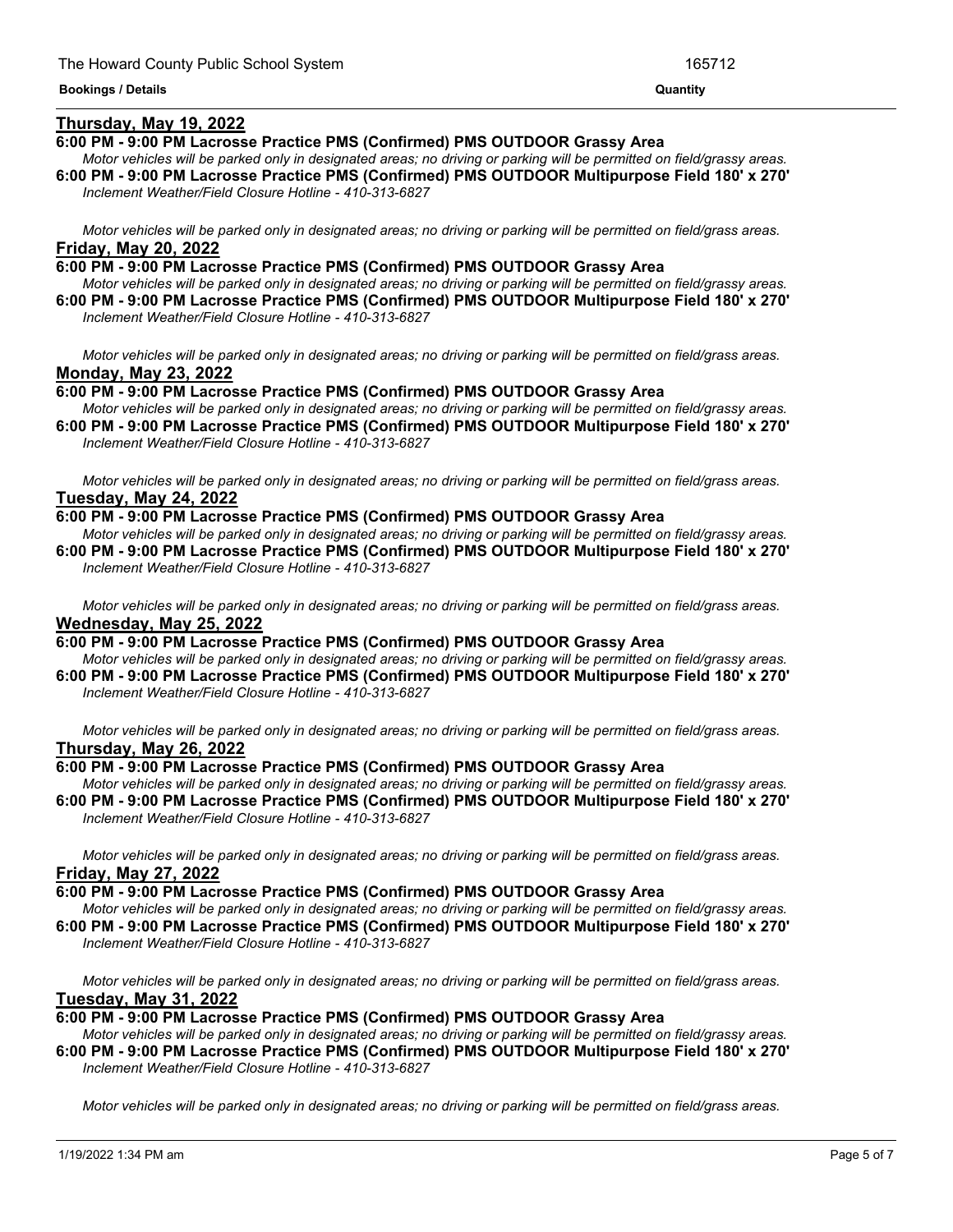# **Wednesday, June 1, 2022**

#### **6:00 PM - 9:00 PM Lacrosse Practice PMS (Confirmed) PMS OUTDOOR Grassy Area**

Motor vehicles will be parked only in designated areas; no driving or parking will be permitted on field/grassy areas. **6:00 PM - 9:00 PM Lacrosse Practice PMS (Confirmed) PMS OUTDOOR Multipurpose Field 180' x 270'**

<u> 1989 - Andrea Andrea Andrea Andrea Andrea Andrea Andrea Andrea Andrea Andrea Andrea Andrea Andrea Andrea Andr</u>

*Inclement Weather/Field Closure Hotline - 410-313-6827*

Motor vehicles will be parked only in designated areas; no driving or parking will be permitted on field/grass areas. **Thursday, June 2, 2022**

**6:00 PM - 9:00 PM Lacrosse Practice PMS (Confirmed) PMS OUTDOOR Grassy Area** Motor vehicles will be parked only in designated areas; no driving or parking will be permitted on field/grassy areas.

**6:00 PM - 9:00 PM Lacrosse Practice PMS (Confirmed) PMS OUTDOOR Multipurpose Field 180' x 270'** *Inclement Weather/Field Closure Hotline - 410-313-6827*

Motor vehicles will be parked only in designated areas; no driving or parking will be permitted on field/grass areas. **Friday, June 3, 2022**

**6:00 PM - 9:00 PM Lacrosse Practice PMS (Confirmed) PMS OUTDOOR Grassy Area**

Motor vehicles will be parked only in designated areas; no driving or parking will be permitted on field/grassy areas. **6:00 PM - 9:00 PM Lacrosse Practice PMS (Confirmed) PMS OUTDOOR Multipurpose Field 180' x 270'**

*Inclement Weather/Field Closure Hotline - 410-313-6827*

Motor vehicles will be parked only in designated areas; no driving or parking will be permitted on field/grass areas. **Monday, June 6, 2022**

## **6:00 PM - 9:00 PM Lacrosse Practice PMS (Confirmed) PMS OUTDOOR Grassy Area**

Motor vehicles will be parked only in designated areas; no driving or parking will be permitted on field/grassy areas. **6:00 PM - 9:00 PM Lacrosse Practice PMS (Confirmed) PMS OUTDOOR Multipurpose Field 180' x 270'** *Inclement Weather/Field Closure Hotline - 410-313-6827*

Motor vehicles will be parked only in designated areas; no driving or parking will be permitted on field/grass areas. **Tuesday, June 7, 2022**

**6:00 PM - 9:00 PM Lacrosse Practice PMS (Confirmed) PMS OUTDOOR Grassy Area**

Motor vehicles will be parked only in designated areas; no driving or parking will be permitted on field/grassy areas. **6:00 PM - 9:00 PM Lacrosse Practice PMS (Confirmed) PMS OUTDOOR Multipurpose Field 180' x 270'** *Inclement Weather/Field Closure Hotline - 410-313-6827*

Motor vehicles will be parked only in designated areas; no driving or parking will be permitted on field/grass areas. **Wednesday, June 8, 2022**

#### **6:00 PM - 9:00 PM Lacrosse Practice PMS (Confirmed) PMS OUTDOOR Grassy Area**

Motor vehicles will be parked only in designated areas; no driving or parking will be permitted on field/grassy areas. **6:00 PM - 9:00 PM Lacrosse Practice PMS (Confirmed) PMS OUTDOOR Multipurpose Field 180' x 270'** *Inclement Weather/Field Closure Hotline - 410-313-6827*

Motor vehicles will be parked only in designated areas; no driving or parking will be permitted on field/grass areas. **Thursday, June 9, 2022**

## **6:00 PM - 9:00 PM Lacrosse Practice PMS (Confirmed) PMS OUTDOOR Grassy Area**

Motor vehicles will be parked only in designated areas; no driving or parking will be permitted on field/grassy areas. **6:00 PM - 9:00 PM Lacrosse Practice PMS (Confirmed) PMS OUTDOOR Multipurpose Field 180' x 270'** *Inclement Weather/Field Closure Hotline - 410-313-6827*

Motor vehicles will be parked only in designated areas; no driving or parking will be permitted on field/grass areas. **Friday, June 10, 2022**

#### **6:00 PM - 9:00 PM Lacrosse Practice PMS (Confirmed) PMS OUTDOOR Grassy Area**

Motor vehicles will be parked only in designated areas; no driving or parking will be permitted on field/grassy areas. **6:00 PM - 9:00 PM Lacrosse Practice PMS (Confirmed) PMS OUTDOOR Multipurpose Field 180' x 270'** *Inclement Weather/Field Closure Hotline - 410-313-6827*